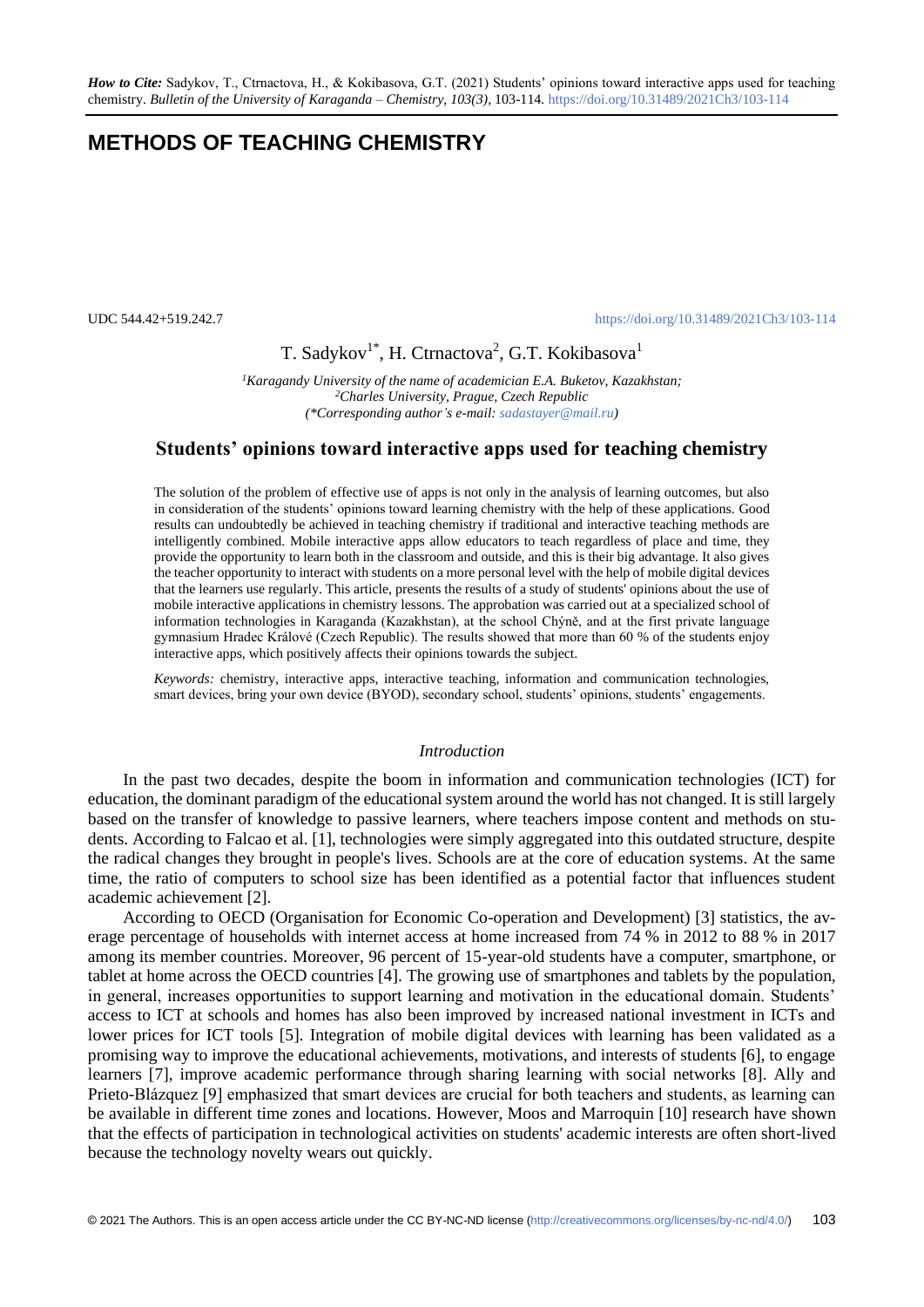Interactive apps can be used not only as software applications but also for communication and entertainment [11, 12]. From an educational community perspective, interactive apps can be viewed as communication channels used for information sharing, social and learning support, as well as for problem solving [13]. Students can quickly find information online, but finding out which sources are credible and useful is difficult for them [14]. Weimer [15] and McCombs [16] suggest that successful implementation of educational apps requires changes in content function instructor's role, learning responsibility, personalization of learning, processes and purposes of assessment. This often means establishing positive interpersonal relationships, facilitating the learning process adapting to the individual, social and class learning needs, and encouraging students to take responsibility and personal challenges. In another study, I-Chun et al. [17] have created some of the steps to introduce digital lesson applications. First, the teacher starts with a brief introduction and expresses motivation regarding the learning content at the beginning of the lessons. Then, the prompting activity: the student is asked a question, and the learner has some time for reflection before answering. After that, within the framework of activity students should complete a small exercise or a simple simulation related to a learning concept. During the period of performing, the embodied experience becomes learning clues to assist the students' mental processing for knowledge construction. Through this example, student gains knowledge regarding what and how the concept can be applied when the character provides further analysis and explanation. After the exemplifying process the student can better understand the learning concept by speaking out the summary of the example or ideal case in a concise sentence. Finally, the student can ask as many times as he/she wants to clearly understand the learning concept, which would be obscure to him/her.

The aim of the paper was to study the students' opinions based on interactive apps application in chemistry teaching. This article also covers 10 popular and mostly free apps in 5 areas of activity that can be used to learn chemistry.

*1. Chemical molecular viewers.* This type of apps can simulate models of molecular systems, and users can manipulate the model to visualize it under different conditions (Fig. 1). Moreover, students can visualize abstract concepts as well as explore and test scientific modelling to promote deep learning and conceptual understanding in science [11].



Figure 1. Chemical molecular viewer

Some students tend to prefer to learn from animations compared to other forms of representation. For these reasons, animation is an attractive option for educators. Examples of molecular viewer apps for lowersecondary schools:

•Chem Tutor provides visual representations of atoms: Lewis structures, energy diagrams, and orbital diagrams. Students receive an introduction to the representations and worked on two problem sets, in which they used representations to learn about atomic structure. Moreover, Chem Tutor provides error-specific feedback [18].

• ACD/Chemsketch is designed specifically to support the teaching of chemistry, so it contains many graphical options to facilitate the creation and editing of various chemical structures. Students can drag and rotate 3D models, zoom in and out, record frames, and manipulate the view in many ways [19].

•Jmol is a computer app for molecular modelling chemical structures in 3 dimensions. It can be integrated into web pages to display molecules in a variety of ways (ball-and-stick models, space-filling models, ribbon diagrams) [20].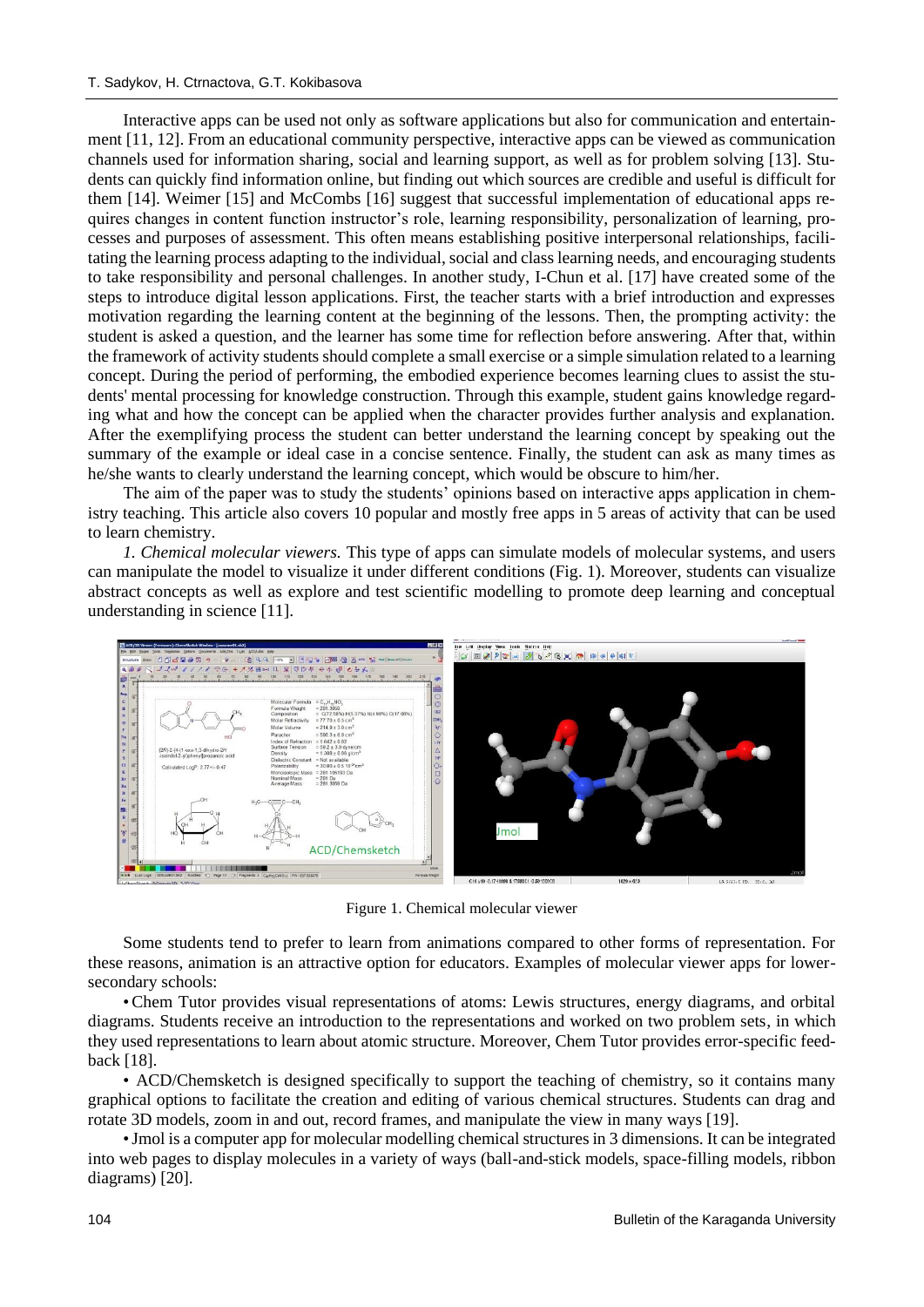*2. Periodic Table and databases apps.* Several apps address the need for portable devices as study guides or easy chemistry helpers [21]. Although the web browsers on mobile devices can access modern Periodic Table and online databases for browsing, there is also an increasing shift to lightweight apps dedicated to the platform (Fig. 2).



Figure 2. Periodic Table and databases apps

These apps can also be integrated to search chemical names or other identifiers of chemical structures in chemistry lesson [22]:

• Periodic Table is a digital application that is more geared towards learning general or inorganic chemistry and reinforcing various aspects of the periodicity of elements.

•iElements provides a good Periodic Table with a lot of information for each element such as its name, symbol, atomic number, phase, density, melting point, boiling point, heats of fusion and vaporization, specific heat, oxidation states, electronegativity.

• Mobile Reagents provides access to an 11 million reagent database and can be searched by exact or partial name and formula, or by using the camera to take a photograph of a chemical structure and automatically convert it to a structure search query.

*3. Chemical calculation and reaction apps.* In addition to chemical compounds and related chemical reactions, their balancing, common calculations, search and associated details are certainly of interest to chemists (Fig. 3).



Figure 3. Chemical calculation and reaction apps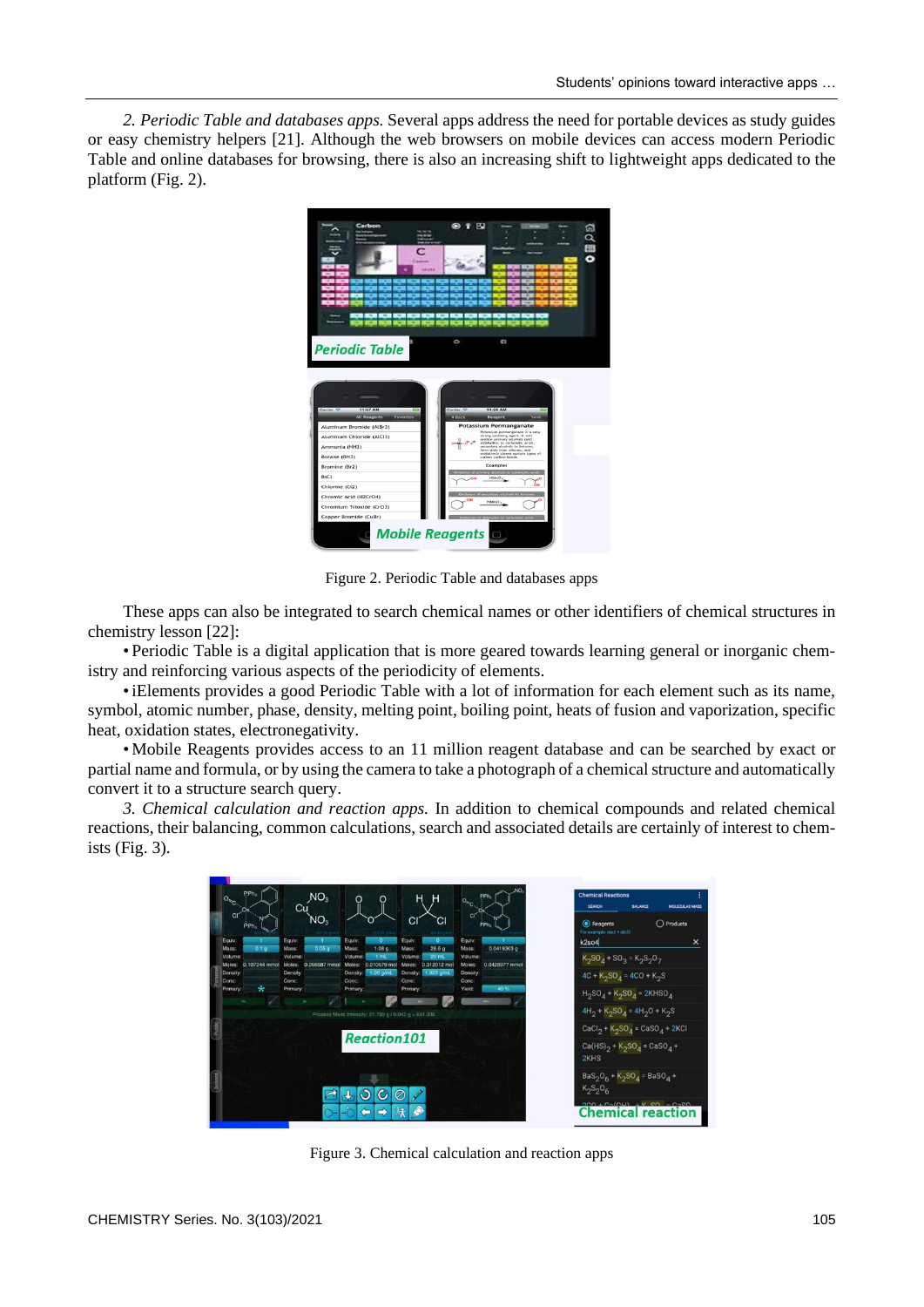These applications are intended to aid routine calculations in the field of chemistry [21–22]:

• MolWeight is a tool that allows calculation of the molecular weight and other key properties of the compound. Moreover, a calculator is provided to determine the molecular weight of any substance by its chemical formula.

•Chemical reaction and Reaction101 are used as a chemical reaction editor with features for reaction balancing. The individual reaction components can be easily found by name, formula, structure or structure similarity methods. These apps use molecular weight (calculated from structures) and stoichiometry to derive any of the missing quantities, saving laborious calculations and manual checking.

*4. Virtual chemical laboratory apps* (Fig. 4)*.* In traditional laboratory work students usually spend a lot of time in data collection while doing only simple manipulation and analysis of data. However, this tactile experience of learning might produce naive and mistaken explanation by students. Such experience would not be enough to prepare future scientist [23]. As a consequence, virtual application labs are still considered the most effective approach, as students can instantly run a high-quality lab [24], save time in data collection and processing, and change the system configuration that often cannot be changed in a real laboratory [25]. The main advantage of a virtual lab is the safety that it offers for handling dangerous equipment and reagents [26].



Figure 4. Virtual chemical laboratory apps

Here are examples of virtual chemical laboratory apps for lower-secondary schools:

•Chem Collective offers several virtual chemistry experiments and includes tools such as scenario-basedlearning activities, tutorials and tests [27];

•ChemLab is the interactive chemistry lab simulation that is necessary to create your own virtual laboratory experiment. The database contains a large selection of chemicals and commonly used laboratory equipment [28].

*5. Game-based learning apps*. In game-based learning self-explanation can help students to generate more explicit representations of their knowledge, and, in turn, can positively affect accessibility, recall and transfer of knowledge [29]. Sadykov and Ctrnactova [30] stated in their research that students enjoy working with interactive tasks, and this has a positive effect on their attitude towards the subject. In addition, gamification involves the use of features such as scores, badges, rankings, and rewards, making immediate feedback possible. It encourages students to participate in the learning environment and allows them to complete tasks (Fig. 5). During gamification it is possible to monitor and assess successful learning and provide feedback on the assessment to students for formative purposes [31].

Here are some examples of game-based learning apps for lower-secondary schools:

• Learningapps.org is an interactive game-based app that allows the teacher to create personal interactive tasks and exercises. These programs also allow students to use their mobile devices for learning, and the teacher, respectively, can see the results of students on their own device. This model of organization of educational interaction is called Bring Your Own Device (BYOD) or Bring Your Own Technology (BYOT). The ability to provide immediate feedback to all participants increases the interactivity and adaptability of learning [30].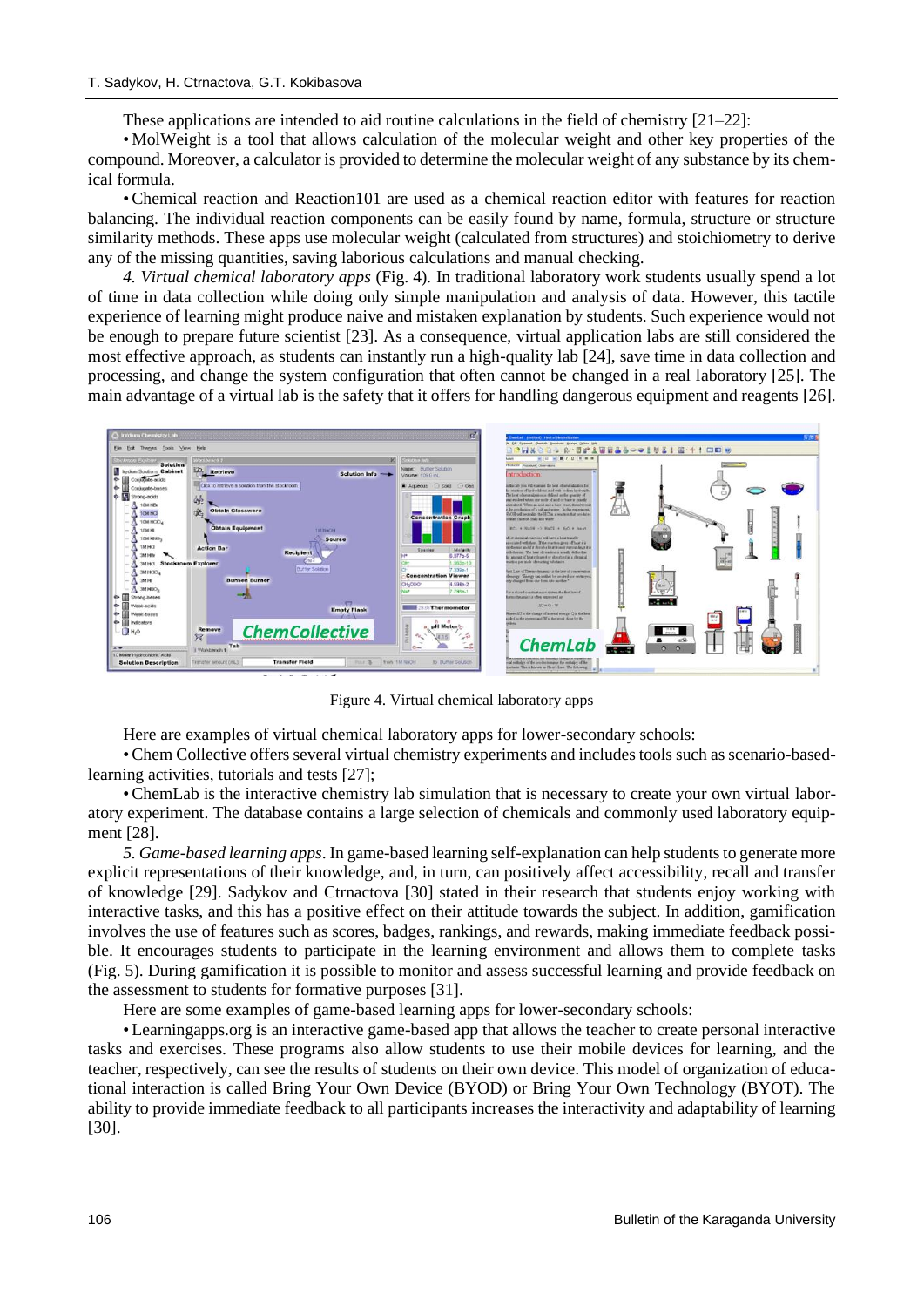

Figure 5. Game-based learning apps

• Kahoot is game-based learning and platform used in classrooms. It can be used with any subject, any age, and any device equipped with either cell signal or internet, and players do not even need to register to sign up for an account. This game also provides a tool for creating quizzes including adding pictures and videos to the questions. It also makes it possible to publish and share your own quizzes, as well as edit quizzes made by others [32].

### *Experimental*

We have developed our questionnaire to study the students' opinions based on application interactive lessons with mobile apps during ten interactive lessons. The questionnaire used in this research consisted of ten closed-ended questions. A three-level rating scale from 1 to 3 (1 — Agree, 2 — Neutral, 3 — Disagree) was chosen as the most appropriate for measuring participants' opinions.

In the introductory part the students were briefed on the purpose of the questionnaire. The first part of the questionnaire collected factual data concerning, in addition to age and gender, the type of school and the level of students in chemistry for the last year. The second part of the questionnaire concerned the attitude of lowersecondary school students towards interactive forms of learning.

Questions 1, 2, 7, 9 were aimed at determining the interest and motivation of the students in the interactive lesson conducted using interactive apps compared to traditional lessons. Questions 3 and 4 determined how interactive lesson is understandable and does not pose any significant difficulties. In questions 5, 6, 8, 10 we were interested in whether students find this method interesting or useful and would they like to learn this way more often.

The survey participants were asked the following questions:

1. Do you like interactive lessons with the use of mobile apps?

2. Do you think that interactive lessons are more interesting than traditional?

3. Was the explanation in the interactive lesson with the use of mobile apps clear enough to understand the topic well?

4. Do you think that the interactive lessons had too much information, diagrams, and images, so you found it difficult?

5. Was knowledge gained in an interactive chemistry lesson with the use of mobile apps applied in real life?

6. Would you like if an interactive lesson with the use of mobile apps like these could be carried out more often?

7. Were you interested in using the mobile apps with a mobile phone or tablet?

8. Do you like the Kahoot and Learningapps.org apps? Is it quick and interesting and does it help you to check your knowledge?

9. Do you think that solving tasks with interactive apps more interesting than traditional ways?

10. Would you like if interactive apps like these could be used more often?

#### *Results and Discussion*

**Part 1**. The verification of interactive materials was carried out in two groups of students: 8-KZ (15 male and 11 female adolescents) from specialized school-board information technologies in Karaganda (Kazakhstan); 8-CZ (8 male and 10 female adolescents) from first private language gymnasium Hradec Králové (Czech Republic). Interactive materials were tested on the topics: "*Chemical reaction, Factors affecting the rate of chemical reaction, and Classification of chemical reactions"* (Fig. 6–7). Among the respondents there were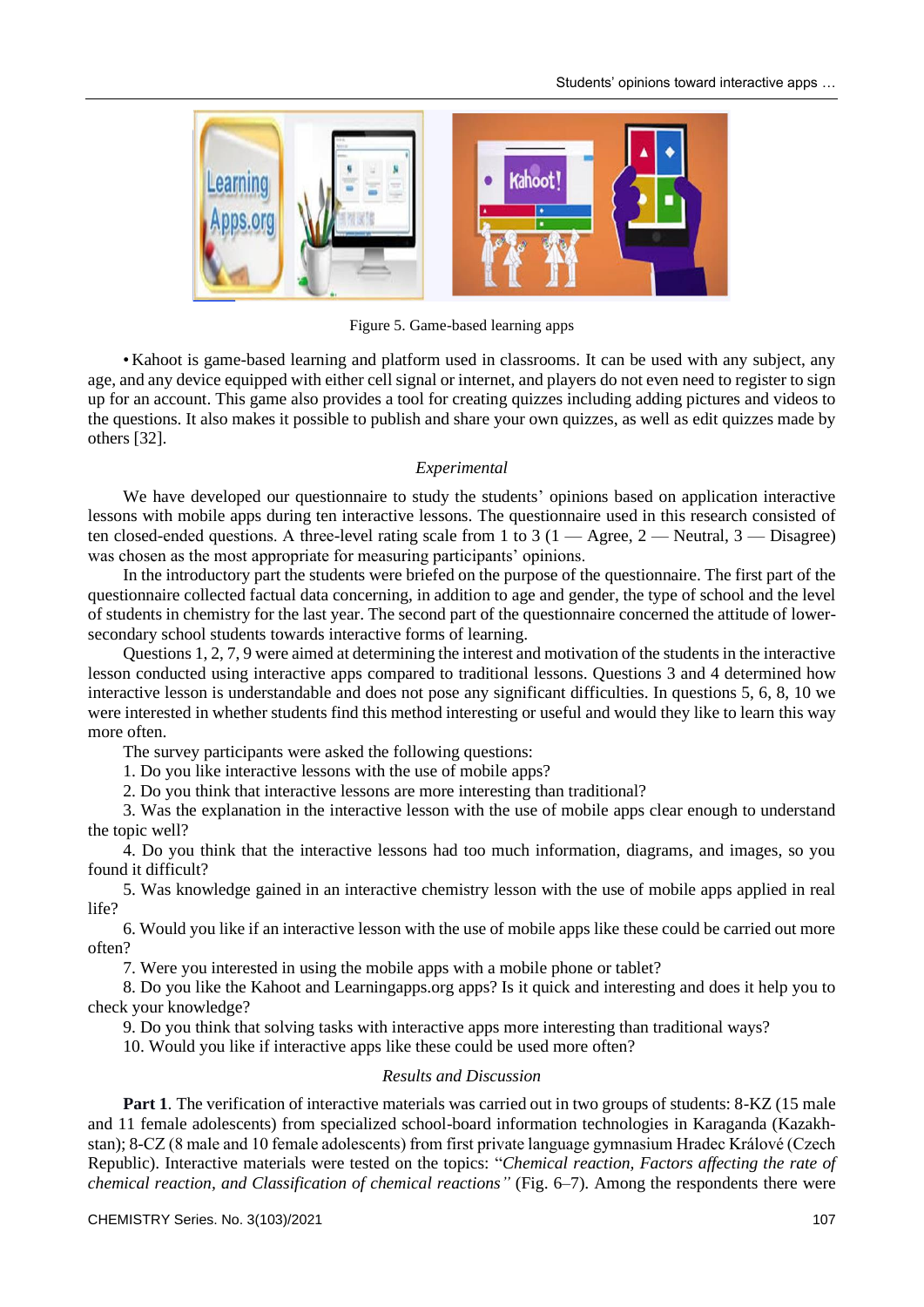52 % male and 47 % female adolescents. The average age of students was 13.5 years. According to the types of schools, we used *Chemical reaction, Reaction101, Kahoot* apps in our interactive lessons.



Figure 6. The results of the survey*.* Part 1 for 8-KZ group students



Figure 7. The results of the survey*.* Part 1 for 8-CZ group students

As can be seen in Figure 8, the majority of respondents (64 %) rated interactive lessons with using mobile apps positively, and more than 60 % of respondents think that interactive lessons are more interesting than the traditional (questions 1-2). 62 % of respondents would like to an interactive lesson more often, about 30 % of respondents rated their attitude to this form of learning with the answers "neutral", and only 5–8 % of respondents expressed a completely negative attitude to this form of learning (question 6).

Most of the students (64 %) believe that interactive lessons with the mobile apps were illustrative and did not contain too much information, diagrams, and pictures, 30 % of the surveyed students answered "neutral", 16 % of students find it too difficult (question 4). About 70 % of students believe that the knowledge that was obtained in an interactive chemistry lesson can be applied in real life, only 5 % of students consider this chemistry lesson to be of little use for real life (question 5).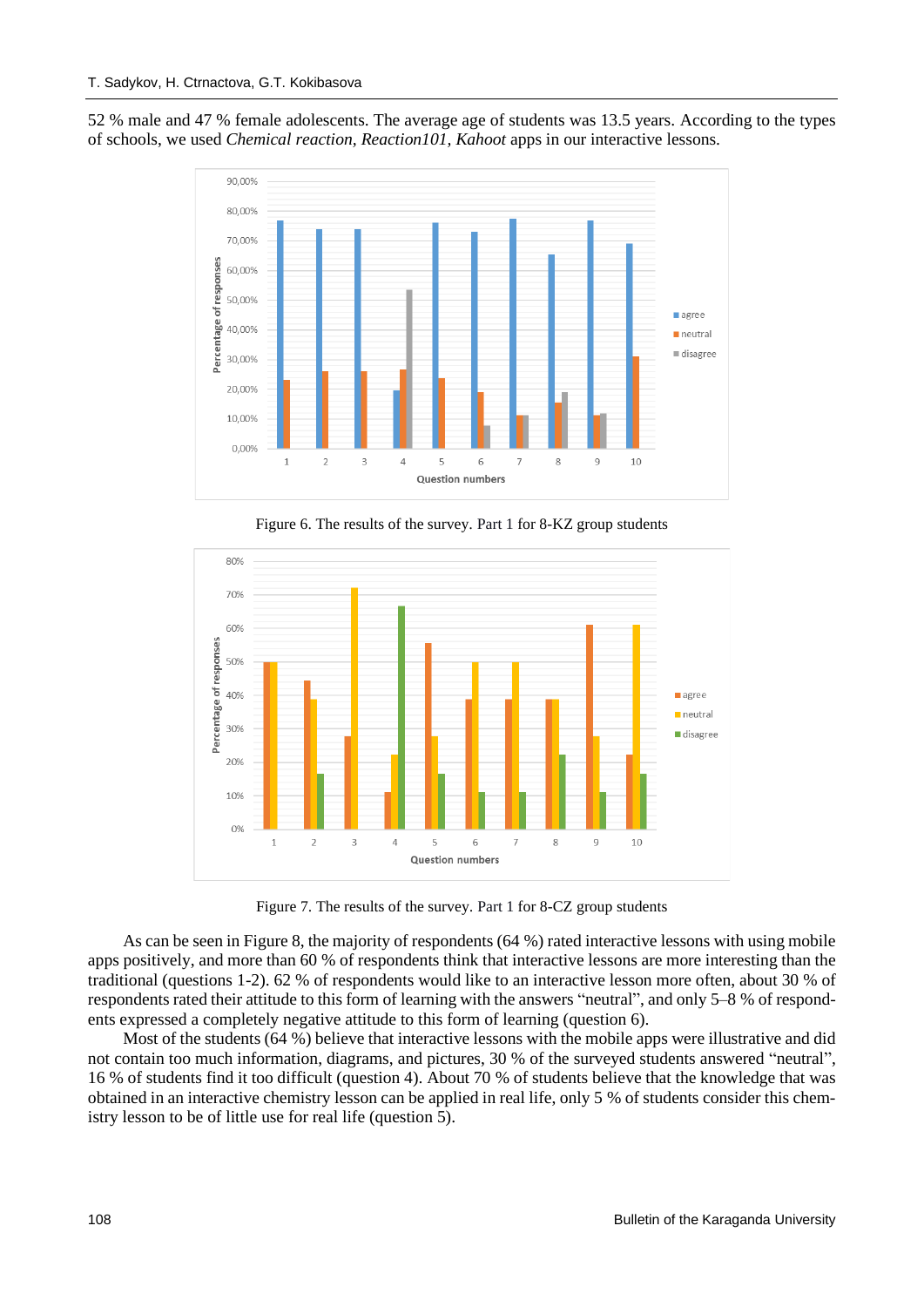

Figure 8. Total results of the survey*.* Part 1

More than two-thirds of respondents were interested in using interactive apps on a mobile phone or tablet, only 15 % of respondents were not interested in this form of learning (question 7). More than 70 % of respondents rated solving tasks using interactive apps more interesting than the traditional way, and 53 % of respondents would like to be engaged in this way of learning more often (question 9–10).

There was a significant difference between the two group's grades from Kazakhstan and the Czech Republic regarding answers. It can be seen from Figures 6-7 that group 8-KZ rated the interactive materials more positively than group 8-CZ, which had a significantly higher "neutral" response rate.

Part 2. The verification of interactive materials was carried out in two groups of students: 8-KZ (15 male and 10 female adolescents) from specialized school-board information technologies in Karaganda (Kazakhstan); 8-CZ (8 male and 10 female adolescents) from school in Chýně (Czech Republic). Interactive materials were tested on the topics: "Periodic table, Chemical bond" (Fig. 9–10)*.* Among the respondents there were 48 % male and 52 % female adolescents. The average age of students was 13.5 years. In this part 2 we used various applications such as *Learningapps.org*, *Periodic table* and *Database apps*.



Figure 9. The results of the survey*.* Part 2 for 8-KZ group students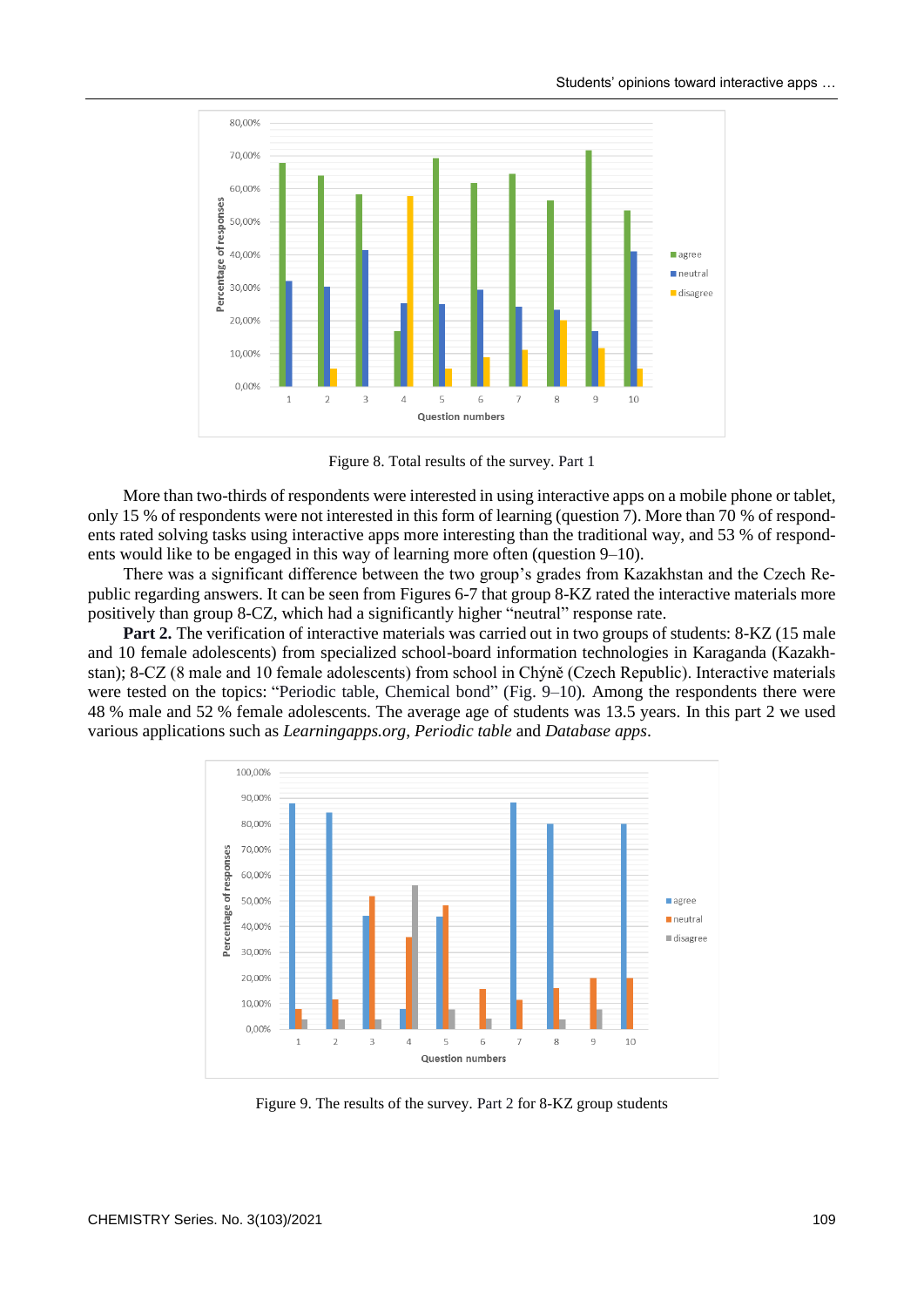

Figure 10. The results of the survey*.* Part 2 for 8-CZ group students



Figure 11. Total results of the survey*.* Part 2

As can be seen in Figure 11, the majority of respondents (70 %) rated interactive lessons with using mobile apps positively and think that interactive lessons are more interesting than the traditional, only 9 % prefer the traditional form of the lessons (questions 1–2). Further question 4 showed that 56 % of respondents believe that interactive lessons with the mobile apps were illustrative and did not contain too much information, diagrams and pictures, 16 % of students find it too difficult.

45 % of students answered "agree", 43 % — "neutral" and 12 % — "disagree" at the question 5 "Do you think that the knowledge that was obtained in an interactive chemistry lesson can be applied in real life?". Questions 7 and 8 were asked to find out whether students like to use mobile apps on a mobile phone and tablet. The respondents rated this method of learning mostly positively (70 %), only 8 % of respondents believe that it is not suitable for learning.

In questions 6 and 9 respondents were asked if they would like an interactive lesson and solving tasks with mobile apps carried out more often, 65 % of respondents answered positively.

There was a significant difference between two group's grades from Kazakhstan and the Czech Republic regarding answers. It can be seen from Figures 9-10 that group 8-KZ rated the interactive materials more positively than group 8-CZ, which had a significantly higher "neutral" response rate.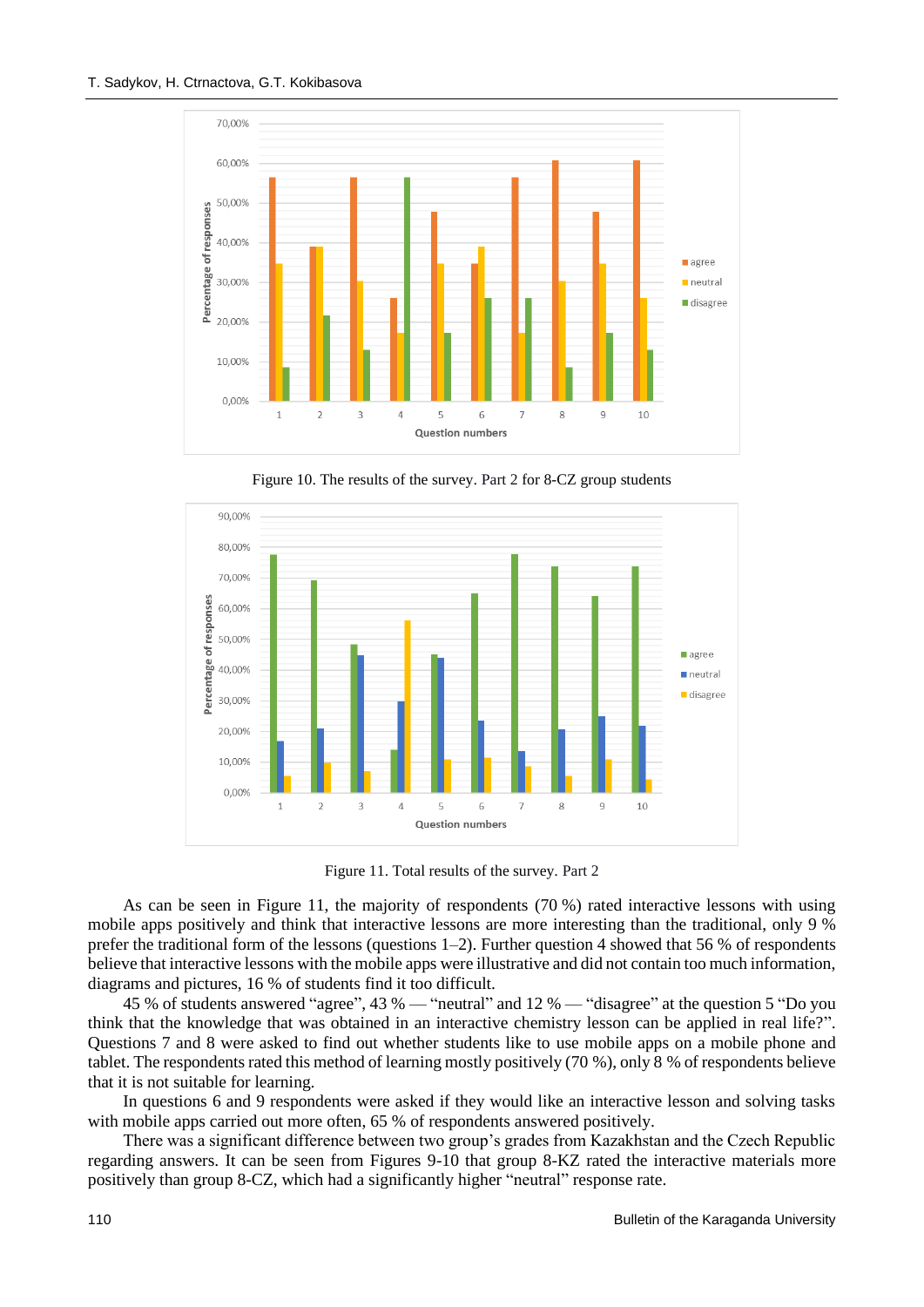Figures 12–13 showed a significant difference in some responses to the questionnaire in Kazakhstan and Czech Republic. The differences are particularly evident in questions 2, 6, 7, and 9. In our opinion, this difference is due to the fact that verification of interactive lessons with mobile apps carried out in one school and two groups in Kazakhstan, and two schools and two groups of students taught by two different teachers in the Czech Republic. Another factor may be the generally lower interest in learning using ICTs, due to the widespread and frequent use of this technique only for entertainment purposes in the Czech Republic.







Figure 13. Total results in Czech Republic

### *Conclusions*

A literature review of previous studies has shown that mobile apps used for lower-secondary school improve achievement and engagement. It is clear that students with mobile digital devices can access virtual information equivalent to a large research library.

During the verification of interactive materials we are faced with the willingness of teachers to use tablets and mobile phones, but also with the lack of scientific training and understanding of current science and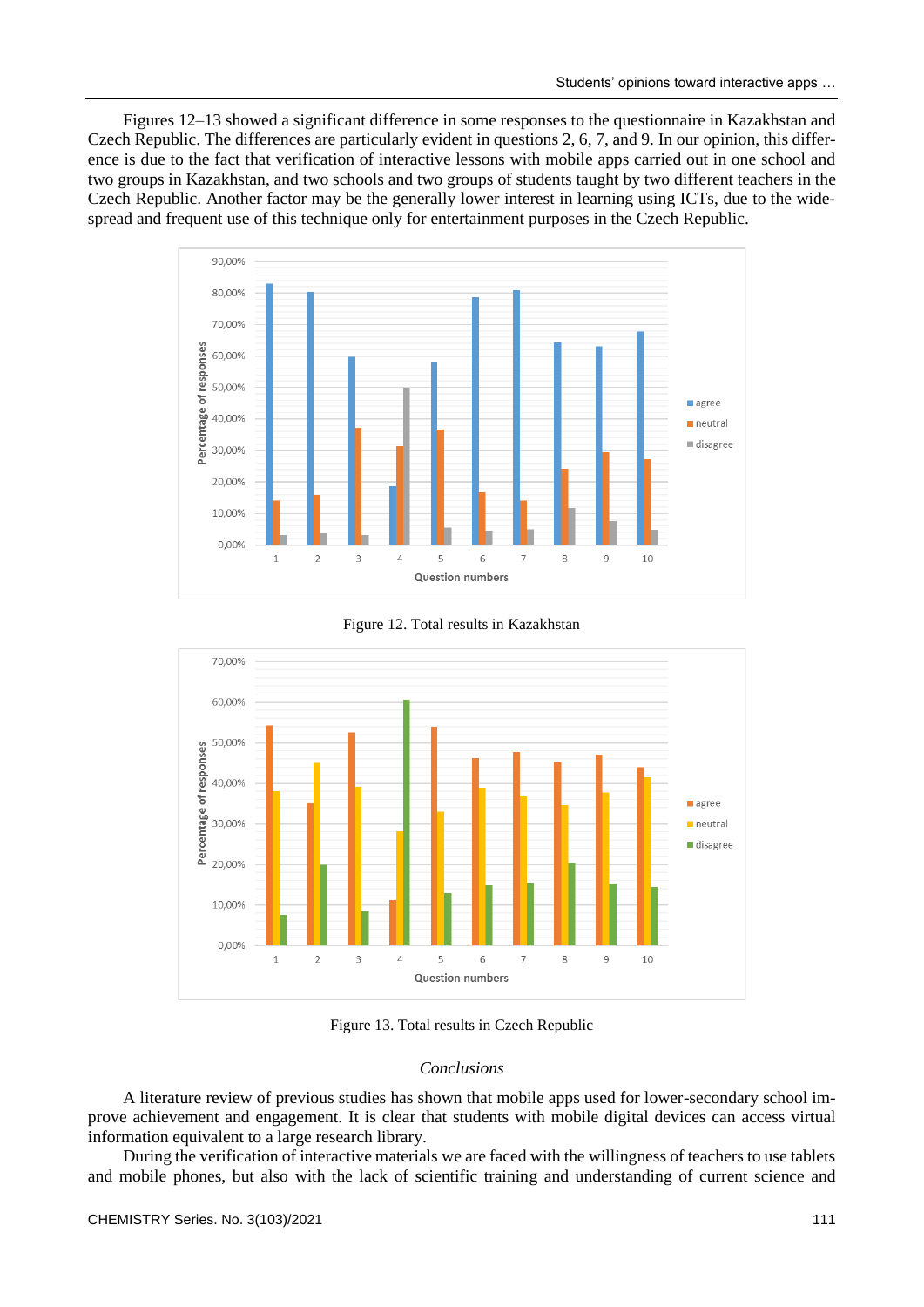technology issues on the application market. There was no statistically significant difference between the use of different types of mobile apps during ten interactive lessons. One of the possible alternative explanations for this result is the small amount of methodological literature for the use of interactive applications for tablets and mobile phones in teaching chemistry.

Special chemical software can help students to generate more explicit representations of their knowledge, positively affect accessibility, recall and transfer of the knowledge to chemists. In this study we have defined and described the interactive apps supporting an increase in the activity of students, and the effectiveness of the learning process for lower secondary schools. This study was limited by a relatively small sample size; however, the findings have important implications for teacher professional development and educational app design.

This result suggests that interactive apps support learning and increase student enjoyment, and this positively affects their attitude towards the subject. We think that one way to solve this problem is to involve teachers in the app's development process. Moreover, we believe that the combination of mobile phones and tablets allows multiple students to perform the activities at the same time, and this encouraged them to interact with each other. Therefore, in the next research we will focus on verification of the use of interactive apps as well as identifying the most effective apps for teaching chemistry in other schools in both Kazakhstan and the Czech Republic.

### References

1 Falcao, T.P, Mendes, F., de Andrade, P., de Morais, D.C., & da Silva Oliveira L. (2018). Participatory methodologies to promote student engagement in the development of educational digital games. *Computers & Education, 116*, 161–175. <https://doi.org/10.1016/j.compedu.2017.09.006>

2 Eickelmann, B., Gerick, J., & Koop, C. (2017). ICT use in mathematics lessons and the mathematics achievement of secondary school students by international comparison: Which role do school level factors play? *Education and Information Technologies, 22(4)*, 1527–1551[. https://doi.org/10.1007/s10639-016-9498-5](https://doi.org/10.1007/s10639-016-9498-5)

3 OECD. Stat (2018). *Student-teacher ratio and average class size*. Retrieved from: https://stats.oecd.org/Index.aspx? DataSet-Code=EAG\_PERS\_RATIO#

4 OECD. (2015). *Students, computers and learning. Making the connection*. PISA: OECD Publishing.

5 Istance, D., & Kools, M. (2013). OECD work on technology and education: Innovative learning environments as an integrating framework. *European Journal of Education, 48(1)*, 43–57[. https://doi.org/10.1111/ejed.12017](https://doi.org/10.1111/ejed.12017)

6 Hwang, G.J., & Wu, P.H. (2014). Applications, impacts and trends of mobile technology-enhanced learning: A review of 2008– 2012 publications in selected SSCI journals. *International Journal of Mobile Learning and Organisation, 8(2)*, 83–95.

7 Evans, C. (2014). Twitter for teaching: Can social media be used to enhance the process of learning? *British Journal of Educational Technology, 45(4)*, 902–915.<https://doi.org/10.1504/ijmlo.2014.062346>

8 Sobaih, A.E.E., Moustafa, M.A., Ghandforoush, P., & Khan, M. (2016). To use or not to use? Social media in higher education in developing countries. *Computers and the Humanities, 58*, 296–305.<https://doi.org/10.1016/j.chb.2016.01.002>

9 Ally, M., & Prieto-Blázquez, J. (2014). What is the future of mobile learning in education? *International Journal of Educational Technology in Higher Education, 11(1)*, 142–151.

10 Moos, D.C., & Marroquin, E. (2010). Multimedia, hypermedia, and hypertext: motivation considered and reconsidered. *Computers in Human behaviour, 26(3)*, 265–276[. http://doi.org/10.1016/j.chb.2009.11.004](http://doi.org/10.1016/j.chb.2009.11.004)

11 Zhang, L., Gupta, D., & Mohapatra, P. (2012). How expensive are free smartphone apps? *ACM SIGMOBILE Mobile Computing and Communications Review, 16(3)*, 21–32[. https://doi.org/10.1145/2412096.2412100](https://doi.org/10.1145/2412096.2412100)

12 Karch, M. (2016). *What are apps? Definitions and examples. Livewire*. Retrieved fro[m https://www.lifewire](https://www.lifewire/)

13 Aghaee, N. (2015). Finding potential problems in the thesis process in higher education: analysis of e-mails to develop a support system. *Education and Information Technologies, 20(1)*, 21–36.<https://doi.org/10.1007/s10639-013-9262-z>

14 Seemiller, C., & Grace, M. (2015). *Generation Z goes to college*. San Francisco, CA: Jossey-Bass.

15 Weimer, M. (2002). *Learner-centred teaching*. San Francisco: Jossey-Bass.

16 McCombs, B. (2015). Learner-centred online instruction. *New Directions for Teaching and Learning, 144*, 57–71. <http://dx.doi.org/10.1002/tl.20163>

17 I-Chun, H., Kinshukc, Nian-Shing, C. (2018). Embodied interactive video lectures for improving learning comprehension and retention. *Computers & Education, 117*, 116–131[. https://doi.org/10.1016/j.compedu.2017.10.005](https://doi.org/10.1016/j.compedu.2017.10.005)

18 Karch, M. (2016). *What are apps? Definitions and examples. Livewire*. Retrieved fro[m https://www.lifewire](https://www.lifewire/)

19 Aghaee, N. (2015). Finding potential problems in the thesis process in higher education: analysis of e-mails to develop a support system. *Education and Information Technologies, 20(1)*, 21–36.<https://doi.org/10.1007/s10639-013-9262-z>

20 Seemiller, C., & Grace, M. (2015). *Generation Z goes to college*. San Francisco, CA: Jossey-Bass.

21 Khan, S. (2011). New pedagogies on teaching science with computer simulations. *Journal of Science Education and Technology, 20(3)*, 215–232.<https://doi.org/10.1007/s10956-010-9247-2>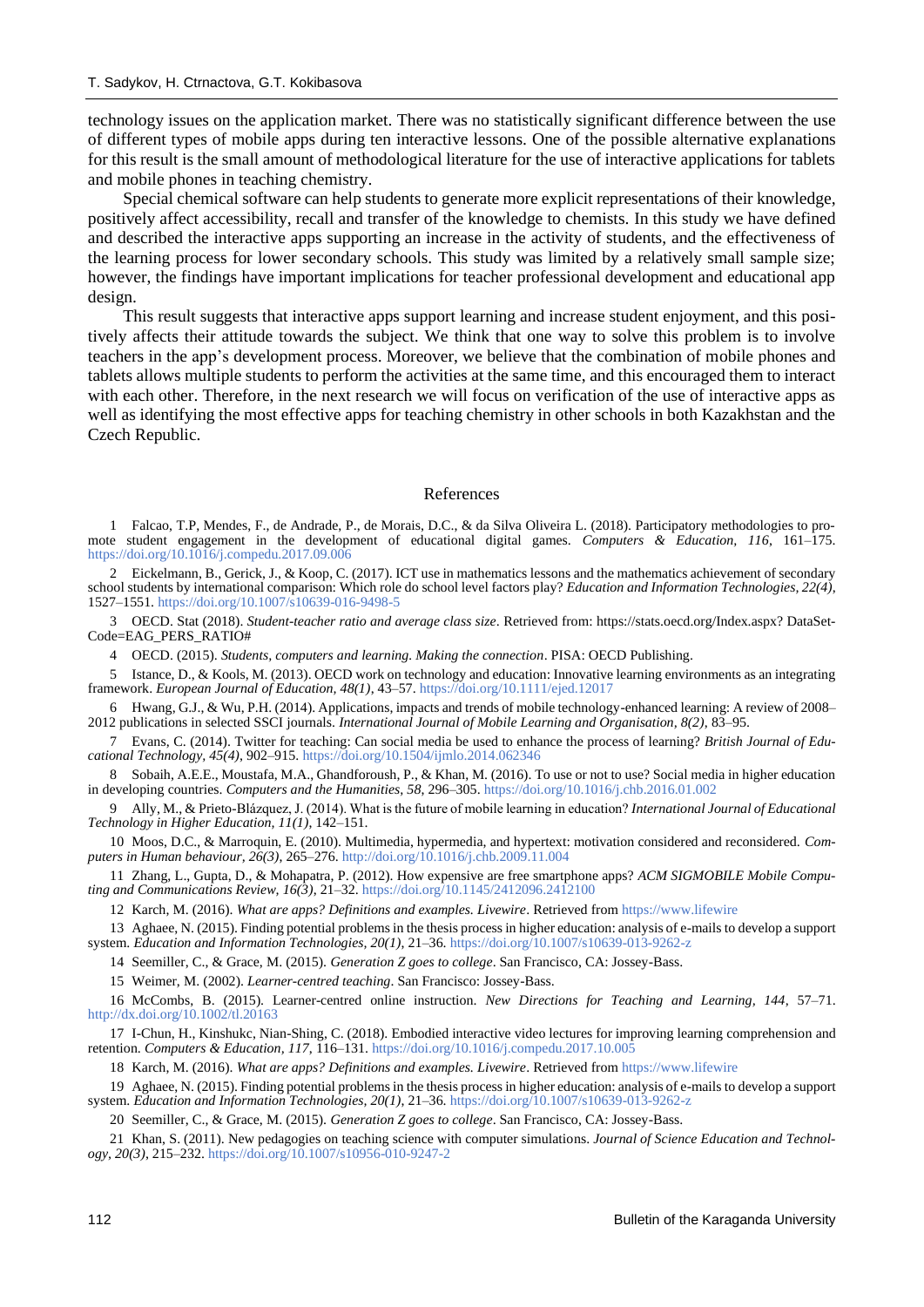22 Rau, M. A., Michaelis, J. E., & Fay, N. (2015). Connection making between multiple graphical representations: A multimethods approach for domain-specific grounding of an intelligent tutoring system for chemistry. *Computers and Education, 82*, 460– 485[. https://doi.org/10.1016/j.compedu.2014.12.009](https://doi.org/10.1016/j.compedu.2014.12.009)

23 *ACD/Chemsketch*. (2017). Retrieved from<https://www.acdlabs.com/resources/freeware/chemsketch/>

24 Jmol: an open-source Java viewer for chemical structures in 3D (2017). Retrieved from <http://jmol.sourceforge.net/>

25 Libman, D. & Huang, L. (2013). Chemistry on the Go: Review of Chemistry Apps on Smartphones. *Journal of Chemical Education, 90(3)*, 320–325.<https://doi.org/10.1021/ed300329e>

26 Williams, A.J., Ekins, S., Clark, A.M., Jack, J.J., & Apodaca, R.L. (2011). Mobile apps for chemistry in the world of drug discovery. *Drug Discovery Today, 16 (21–22)*, 928–939[. https://doi.org/10.1016/j.drudis.2011.09.002](https://doi.org/10.1016/j.drudis.2011.09.002)

27 Chen, S., Chang, W.H., Lai, C.H., & Tsai, C.Y. (2014). A comparison of students' approaches to inquiry, conceptual learning, and attitudes in simulation-based and microcomputer-based laboratories. *Science Education, 98(5)*, 905–935. <https://doi.org/10.1002/sce.21126>

28 Pierri, E., Karatrantou, A., & Panagiotakopoulos, C. (2008). Exploring the phenomenon of "change of phase" of pure substances using the microcomputer based laboratory (MBL) system. *Chemistry Education Research and Practice, 9*, 234–239. <https://doi.org/10.1039/b812412b>

29 Srisawasdi, N. (2012). Student teachers' perceptions of computerized laboratory practice for science teaching: A comparative analysis. *Procedia — Social and Behavioural Sciences, 46*, 4031–4038.<https://doi.org/10.1016/j.sbspro.2012.06.192>

30 Sadykov T., & Čtrnáctová., H. (2019). ICT-supported Interactive Tasks in Chemistry teaching at the ISCED 2 Level as a Method of Active Teaching. In Rusek M., Vojíř K., *Project-Based Education and Other Activating Strategies in Science Education XVI (PBE 2018)*. Praha: UniverzitaKarlova v Praze, pp. 8–17. ISBN 978-80-7603-066-4

31 ChemCollective (2019). Retrieved from: [http://chemcollective.org/about\\_us/introduction](http://chemcollective.org/about_us/introduction)

32 Model ChemLab (2013). Retrieved from[: https://www.modelscience.com/products.html](https://www.modelscience.com/products.html)

### Т. Садыков, Г. Чтрнацтова, Г.Т. Кокибасова

## **Химияны оқытуда интерактивті қосымшалар пайдалану бойынша оқушылардың пікірлері**

Интерактивті қосымшаларды тиімді пайдалану мәселесін шешу тек бағалау арқылы оқу нәтижелерін талдау ғана емес, сонымен қатар оқушылардың осы қосымшалар арқылы химияны оқытуға деген пікірлерін ескеру болып табылады. Сөзсіз, оқытудың дәстүрлі және интерактивті әдістерін ұтымды үйлестіре отырып, химияны оқытуда жоғары нәтижелерге қол жеткізуге болады. Мобильді интерактивті қосымшалардың үлкен артықшылығы олар оқытушыларға орны мен уақытына қарамастан сабақ беруге, сыныпта да, одан тыс жерлерде де оқуға мүмкіндік береді. Сондай-ақ, бұл мұғалімге оқушылар мен жүйелі түрде қолданатын мобильді сандық құрылғылардың көмегімен оқушылар мен жеке деңгейде қарым-қатынас жасауға мүмкіндік туғызады. Мақалада химия сабақтарында мобильді интерактивті қосымшаларды қолдану туралы оқушылардың пікірлерін зерттеу нәтижелері келтірілген. Апробация Қарағандыдағы (Қазақстан) мамандандырылған ақпараттық технологиялар мектебінде, Хыня мектебінде (Чехия) және Градец Краловтың (Чехия) бірінші жеке тілдік гимназиясында жүргізілді. Нәтижесінде оқушылардың 60 %-дан астамы интерактивті қосымшалар мен жұмыс істеуді ұнататынын көрсетті, бұл олардың химия пәніне деген көзқарасына оң әсер етеді.

*Кілт сөздер*: химия, интерактивті қосымшалар, интерактивті оқыту, ақпараттық-коммуникациялық технологиялар, интеллектуалды құрылғылар, жеке құрылғыңызды алып келіңіз (BYOD, негізгі мектеп, оқушылардың пікірлері, оқушылардың қызығушылығы.

## Т. Садыков, Г. Чтрнацтова, Г.Т. Кокибасова

## **Мнения учащихся об интерактивных приложениях, применяемых для обучения химии**

Решение проблемы эффективного использования интерактивных приложений заключается не только в анализе результатов обучения с помощью оценок, но и в учете мнений учащихся на обучение химии с помощью этих приложений. Бесcпорно, разумно сочетая традиционные и интерактивные методы обучения, можно добиться высоких результатов в обучении химии. Большим плюсом мобильных интерактивных приложений является и то, что они позволяют преподавателям обучать вне зависимости от места и времени, дают возможность учиться как в классе, так и за его пределами. Это также возможность взаимодействовать с учащимися на более личностном уровне с помощью мобильных цифровых устройств, которые учащиеся используют на регулярной основе. В данной статье авторами приведены результаты исследования мнения учащихся об использовании мобильных интерактивных приложений на уроках химии. Апробация проводилась в Специализированной школе информационных технологий